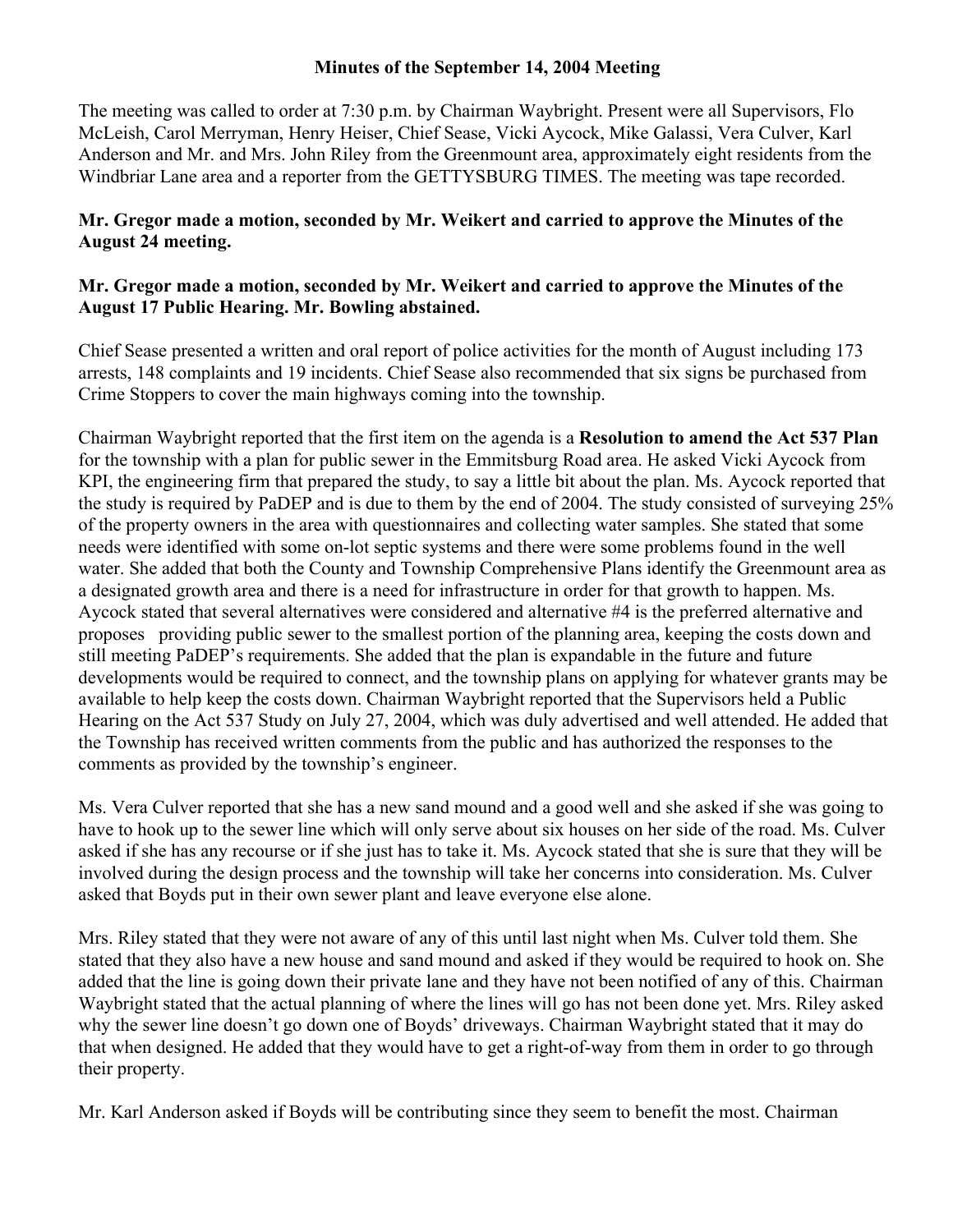Waybright stated that these agreements have not been made yet but, Boyds may contribute the land or money and they will pay the user fees. The Authority will own the sewer plant and will determine the rates and connection fees. Mr. Anderson also asked if he would be required to connect if he currently has no septic system in his place of business. Ms. Culver stated that there is no bathroom in her business either which is a 100 year old schoolhouse. Mr. Heiser stated that if you are within 150 feet of the line and you have facilities, you are required to connect. He added that if you do not have facilities, you may not be required to connect.

Ms. Culver asked why the line does not go down Emmitsburg Road rather than cutting through the woods. Mr. Heiser stated that these questions should be asked of the Authority during the design phase.

Chairman Waybright stated that the township has held numerous meetings and has held a public hearing, as required, and now has a plan that the Authority is happy with, and this is on the agenda for the Supervisor's action. Mr. Bowling stated that no one knows where the lines will actually be run and won't until the design is done and he asked how they came up with the cost. Ms. Aycock stated that it is an estimate based on the conceptual plan.

Mr. Weikert stated that this area has a large business with a holding tank, a large hotel complex with a private sewer plant, several proposals for more private sewer plants to be discharged into Marsh Creek and the Board thought that it was best to get a handle on this and do what was best for the community's health and welfare and have one central plant the Township can manage and control rather than numerous small plants putting effluent out over the countryside. He added that the more small plants you have, the more chance you have for an accident and unhealthy discharge. Mr. Weikert stated that he feels that this is in the best interest of everyone. **Mr. Weikert made a motion to adopt Resolution 04-05 to amend the Act 537 Plan for the Greenmount Study Area, seconded by Mr. Gregor and carried. Mr. Bowling abstained.** 

Mrs. Riley stated that there is a failing system in the Greenmount Area that everyone is aware of and if this public sewer is going to be years coming, these repairs should be made now.

Ms. McLeish reported that she was asked to write the consultant for, and the owner of, the **Greenmount Creamery** reminding them that their deadline for approval is fast approaching and that was done. She added that she has not heard anything back from them.

**Mr. Shealer made a motion, seconded by Mr. Weikert and carried to purchase six Crime Stoppers signs, as recommended by Chief Sease.** These signs will have the phone number for people to call if they see suspicious or criminal activities occurring.

Chairman Waybright reported that the township is considering adopting a Resolution to utilize a **Shared Adams County Uniform Construction Code Board of Appeals**. The Appeals Board would hear appeals regarding the new building codes that the state has put into place. Mr. Heiser stated that he totally supports the shared board and it makes sense. **Mr. Gregor made a motion to adopt Resolution 04-06 to utilize the Shared Appeals Board, seconded by Mr. Weikert and carried.** 

Chairman Waybright reported that the Board asked Chief Sease to write a proposal for Highland Township for the township to provide a speed assessment study for their 14 miles of township roads. Highland Township has accepted the township's proposal and would like to get started. The Chief of Police will do the study and recommend a speed limit for their roads, at a cost of \$1,592.00. A contact person for Cumberland is needed and Mr. Weikert volunteered. **Mr. Shealer made a motion to appoint George Weikert as the contact person for the speed assessment project, seconded by Mr. Gregor and carried.**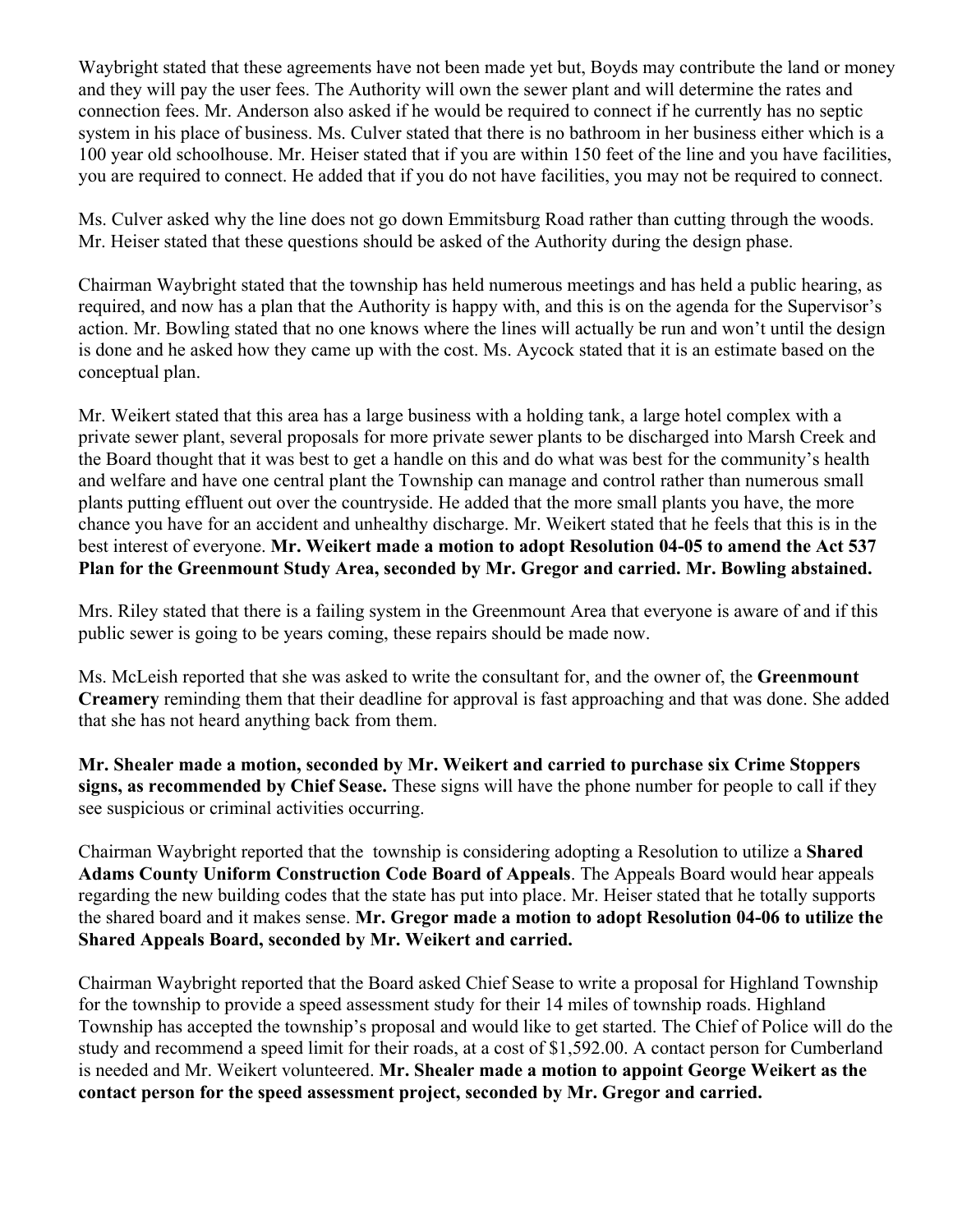Ms. McLeish reported that she spoke with Steve Roth from **Masonry Homes** regarding their request to have the option to build a 4 foot concrete walking path, as opposed to a 4 foot bituminous walking path, as shown on the approved plans for Camelot Square. She added that Mr. Roth stated that they see the path as an amenity for their homeowners and definitely want to build it. **Mr. Gregor made a motion, seconded by Mr. Weikert and carried to grant the request giving Masonry Homes the option of using concrete or bituminous for the walking path in Camelot Square.** 

Ms. McLeish reported that she has been contacted by Dr. Latschar of the **Gettysburg National Military Park** and they have an allocation of \$10,000.00 for a **technical assistance grant** available to the township. She added that they discussed the Sachs Mill Bridge trail project and it would fit into the grant's criteria. The grant is a 50% match and the township can use funds from the Park and Rec account for their 50%. There is an agreement that needs to be signed by September 24, 2004 and the funds must be spent by September 30, 2005. Ms. McLeish asked the Board to authorize her to enter into the agreement on behalf of the township. She added that the Park likes the trail project **Mr. Weikert made a motion to accept the grant and authorize Ms. McLeish to sign the agreement on behalf of the township, seconded by Mr. Shealer and carried.** 

Chairman Waybright reported that the township has received a **Draft Hazard Mitigation Plan** from the County that must be adopted or the township may not receive any disaster relief money. He added that the township has received federal money for blizzards and floods in the past. Ms. McLeish stated that the plan is very detailed and includes different studies that they would like the township to do, but the resolution does not require the studies to be done. **Mr. Weikert made a motion to adopt Resolution 04-07 adopting a Hazard Mitigation Plan for Cumberland Township, seconded by Mr. Gregor and carried.**

Chairman Waybright reported that the township had a request from the Eisenhower Hotel and Convention Center to request an **ISO Survey**. Mr. Gregor stated that it was his understanding that the township only had to make the request, but was not involved in the survey. Chairman Waybright agreed that he thought their insurance company was to do the work, but it does involve a very lengthy survey to be done. Mr. Gregor stated that if this is to go beyond sending the letter, he would need further clarification. Ms. McLeish explained that the township received the survey and a lot of information is needed from the fire chiefs and it is very detailed. She added that she did not want to send the survey on to the chiefs without the Supervisors knowing what was going on. Ms. McLeish will contact the Eisenhower's representative to get further clarification.

#### **Mr. Gregor made a motion, seconded by Mr. Shealer and carried to exonerate J.P. Harris for per capita taxes in the amount of \$104.50.**

**Mr. Weikert made a motion, seconded by Mr. Gregor and carried to advertise for bids for the 1987 Ford F350 Dump Truck and 1995 Ford Crown Victoria.** Bids will be opened at the regular meeting on October 12, 2004.

# **Mr. Gregor made a motion, seconded by Mr. Shealer and carried to approve the Municipal Minimum Obligation (MMO) for 2005 budget purposes**, **in the amounts of \$16,000.20 for the Police Pension Fund, and \$23,846.04 for the Non-Uniformed Pension Fund.**

The Manager's Report was reviewed. Ms. McLeish reported that she will be attending a meeting on the cable franchise renewal with Dan Cohen next Wednesday at 1:00 p.m. at Mt. Pleasant Township if any Supervisors would like to attend. Mr. Weikert asked about the meeting with PennDOT regarding the Park's